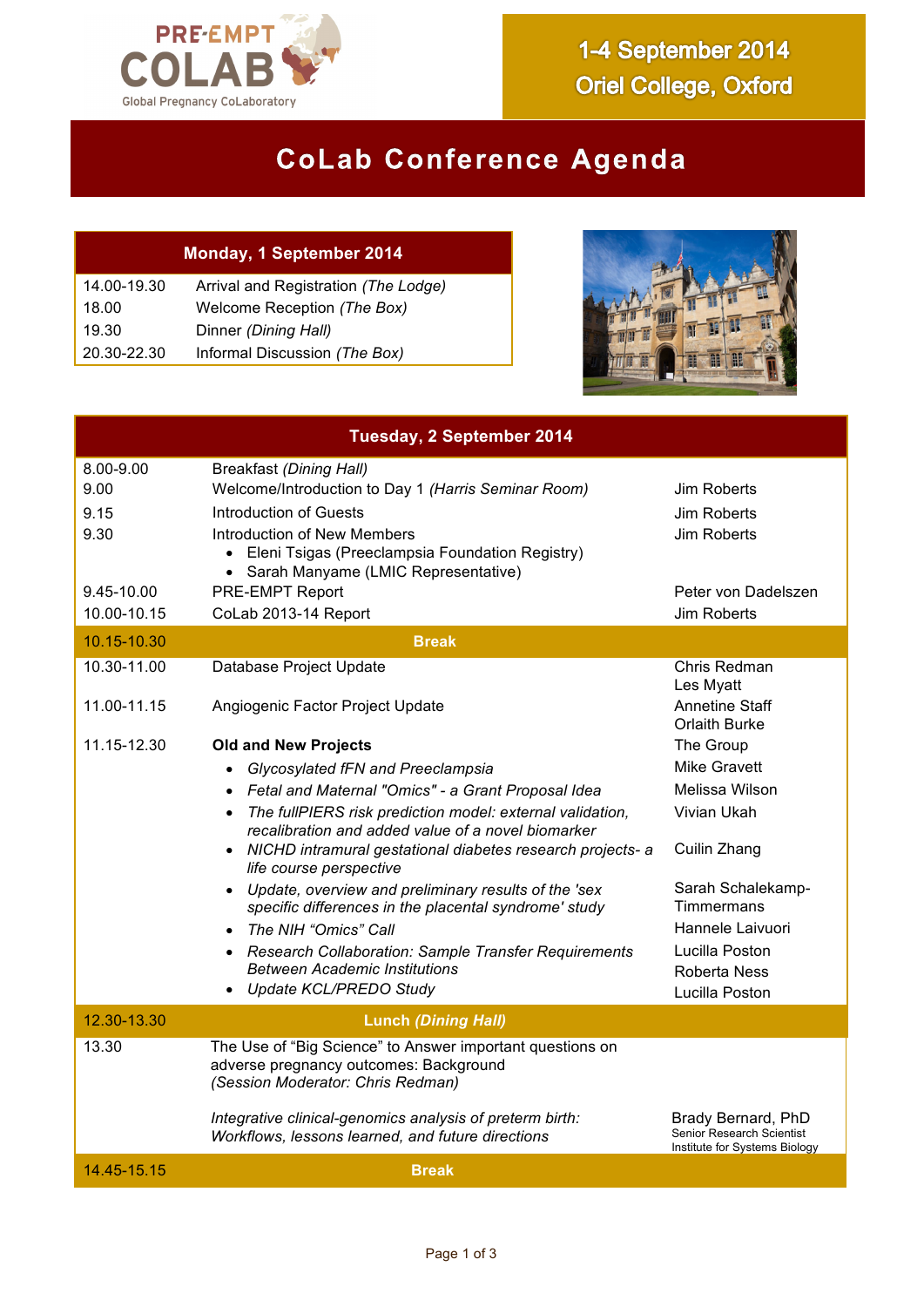| 15.15                     | Lessons from large scale genetics studies in type 2 diabetes | <b>Prof Mark McCarthy</b><br>University of Oxford<br>Oxford Centre for Diabetes,<br>Endocrinology and Metabolism |
|---------------------------|--------------------------------------------------------------|------------------------------------------------------------------------------------------------------------------|
| 16.15                     | When fetal physiology is maternal pathology                  | David Haig, PhD<br>George Putman Professor of<br>Organismic and Evolutionary<br>Biology, Harvard University      |
| 17.15                     | Wrap Up                                                      | All                                                                                                              |
| 17.30                     | <b>Group Picture on Steps of Dining Hall</b>                 | All                                                                                                              |
| 17.45                     | Adjourn                                                      |                                                                                                                  |
| <b>Evening Activities</b> |                                                              |                                                                                                                  |
| 18.00                     | Pre-Dinner Beverages and Informal Discussion (The Box)       |                                                                                                                  |
| 19.00                     | Dinner (Dining Hall)                                         |                                                                                                                  |
| 20.00-22.30               | Continued Informal Discussion (The Box)                      |                                                                                                                  |

| <b>Wednesday, 3 September 2014</b> |                                                                                                                                              |                                                                                                                                                 |
|------------------------------------|----------------------------------------------------------------------------------------------------------------------------------------------|-------------------------------------------------------------------------------------------------------------------------------------------------|
| 8.00-9.00<br>$9.00 - 9.15$<br>9.15 | <b>Breakfast (Dining Hall)</b><br>Introduction to Day 2 (Harris Seminar Room)<br><b>General Heterogeneity (Session Moderator: Les Myatt)</b> | Les Myatt<br>Les Myatt                                                                                                                          |
|                                    | <b>Understanding Phenotypes Factor Analysis Project</b>                                                                                      | Jenny Myers                                                                                                                                     |
| 10.15                              | Late Onset Preeclampsia (Session Moderator: Chris Redman)                                                                                    | Chris Redman                                                                                                                                    |
|                                    | Uterine Doppler and birthweight distribution: insights into the<br>dual aetiology of late-onset preeclampsia                                 | Professor Basky<br>Thilaganathan, MD PhD<br>Dept of Women and Children's<br>Health, St. Georges Hospital<br><b>NHS Trust</b>                    |
| 11.15-11.30                        | <b>Break</b>                                                                                                                                 |                                                                                                                                                 |
| 11.30                              | The Placenta in Preeclampsia and Other Disorders (Session<br>Moderator: Graham Burton)                                                       | Graham Burton,<br>FMedSci<br>Mary Marshall and Arthur Walton<br>Professor Physiology of<br>Reproduction, University of<br>Cambridge             |
|                                    | Placental MRI in early and late preeclampsia.                                                                                                | Anna-Karin Wikström<br><b>MD PhD</b><br>Women's and Children's Health<br><b>Uppsala University</b>                                              |
| 12.30-13.30                        | <b>Lunch (Dining Hall)</b>                                                                                                                   |                                                                                                                                                 |
| 13.30-15.30                        | PART 1: Placentally mediated diseases and long-term<br>maternal CVD (Session Moderator: Annetine Staff)                                      |                                                                                                                                                 |
|                                    | Introduction<br>$\bullet$                                                                                                                    | <b>Annetine Staff</b>                                                                                                                           |
|                                    | Testing for future cardiovascular risk<br>$\bullet$                                                                                          | Dr David Williams MBBS<br>PhD FRCP<br>Consultant Obstetric Physician<br>The Institute for Women's Health,<br>University College London Hospital |
|                                    | Discussion--How to move forward in CoLab?                                                                                                    |                                                                                                                                                 |
|                                    | What are the important research questions?                                                                                                   | Chris Redman                                                                                                                                    |
|                                    | Optimal/minimal dataset for CVD follow-up<br>CoLab cohorts for long-term CVD follow-up                                                       | <b>Annetine Staff</b>                                                                                                                           |
|                                    | The Generation R Study: Update and overview of the<br>$\bullet$<br>long-term follow-up program: 5 and 9 years                                | <b>Eric Steegers</b>                                                                                                                            |
|                                    | After pregnancy: MoBa and future health<br>$\bullet$                                                                                         | Per Magnus                                                                                                                                      |
|                                    | The Oxwatch study (prepregnancy cohort)<br>$\bullet$                                                                                         | Chris Redman                                                                                                                                    |